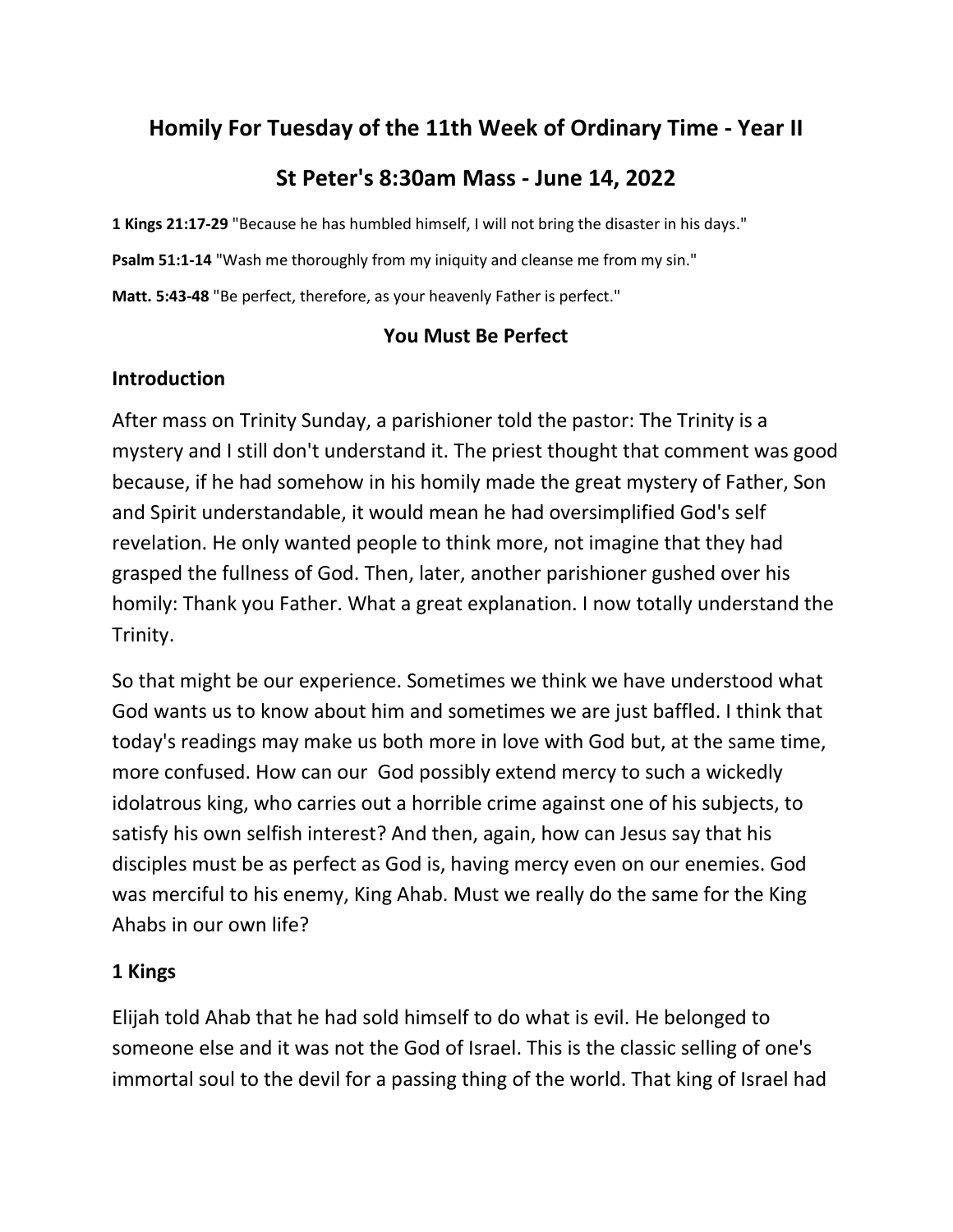long been turning away from the one true God to the gods of the world, the worst of idolatry, so it's not surprising that there would be no moral code left for him to which he should adhere. It wasn't just that he had killed. That was certainly bad enough. It was that he had betrayed justice itself. Justice was giving to another what they are owed. It was behind every command that God had given to Israel. It was the foundation of the entire law. Loss of justice was the reason they were taken into exile.

I asked myself right away upon reading this passage: Why would a man who had turned away from God humble himself? Is he just putting on a show upon hearing the punishment he is to receive? Is he really repentant? It seems so. You and I may condemn that man as beyond redemption. On the other hand, haven't we come to trust that God knows what is truly in the heart. Jesus, the Son of God, always knows what's in the hearts of those he meets, the good and bad alike. That means he always knows what is in our hearts.

God does hear Ahab's prayer. What is always amazing about God is that he is both merciful and just at the same time. Ahab receives mercy but he must endure the consequences of his actions. There are always consequences to what we do and say and think. There is no avoiding accountability for our behaviour. However, it is not a legalistic punishment system. Humility and repentance influence the consequences. That's mercy. Ahab will not suffer the terrible death he deserves. However, he will live in the knowledge that there will be no more kings in his line. His house be destroyed and his ongoing place in history wiped out. His son will suffer what he deserves.

#### **Psalm**

The psalm today is the most famous prayer of repentance. Another king, David, has also committed a great crime against justice, not too much different than Ahab's. We are reading King David's prayer of confession. We see his true heart. He has always been a true worshipper, a man after God's own heart. He had a relationship with God to which he could return. "Against you, you alone, have I sinned, and done what is evil in your sight. O wash me from my sins and cleanse me from my iniquities." He also received consequences, but not the loss of his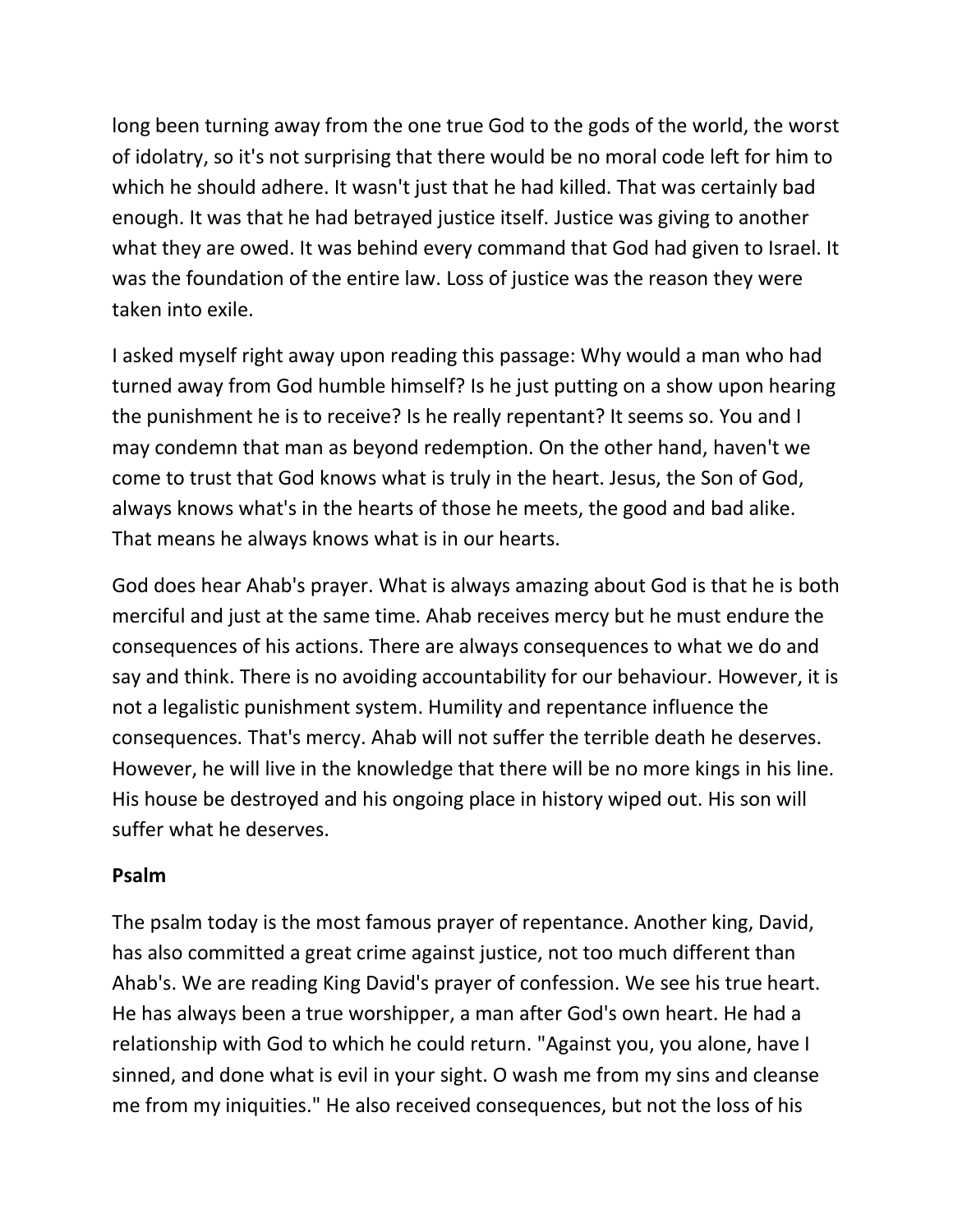house, the House of David, by which you and I have been redeemed from human sinfulness, through the death and resurrection of David's descendent, Jesus the Christ.

### **Matthew**

Jesus says love your enemies. He asks us to be good towards those who are not good to us. The only way we can do that is to pray for them. If we do that daily, God will give us the grace to do that. That is the path to his mercy that Jesus offers us. This kind of love is beyond the natural capacity of our fallen human nature. That's why we must call on the supernatural graces to walk this path of perfection. The gift of the Spirit received through faith and the sacraments makes this path possible. It's a heavenly way of life to which Jesus summons us. That's why we have the saints. None of them were perfect in this life, but they showed us that it is possible to seek perfection.

In the Old Testament, Israel was to imitate God's holiness. This was often interpreted as a call to separate oneself from all that is unholy. Jesus, however, calls his disciples to imitate God by being perfect in love. I like the way Pope Benedict puts it: "Why does Jesus ask us to love precisely our enemies, that is, a love which exceeds human capacities? Because it takes into account that in the world there is too much violence, too much injustice, and therefore that this situation cannot be overcome except by countering it with more love."

## **Conclusion/Call to Action**

Today our challenge is to ask God to help us want to pray for those who do evil, even if it is towards us. It is certainly very easy to love those who love you. But our Lord is urging us to love those we know who may never return our affection, or our smiles, or that favor. On the Cross, Christ forgave those who crucified him.

At the same time, we are called to be aware of the wickedness that seeks to take over our own hearts. When we repent, God has mercy on us. Perhaps if we see it that way, it is a kind of perfection worth imitating, a path of perfection worth following, even when we don't do it perfectly and even when we don't understand it fully.